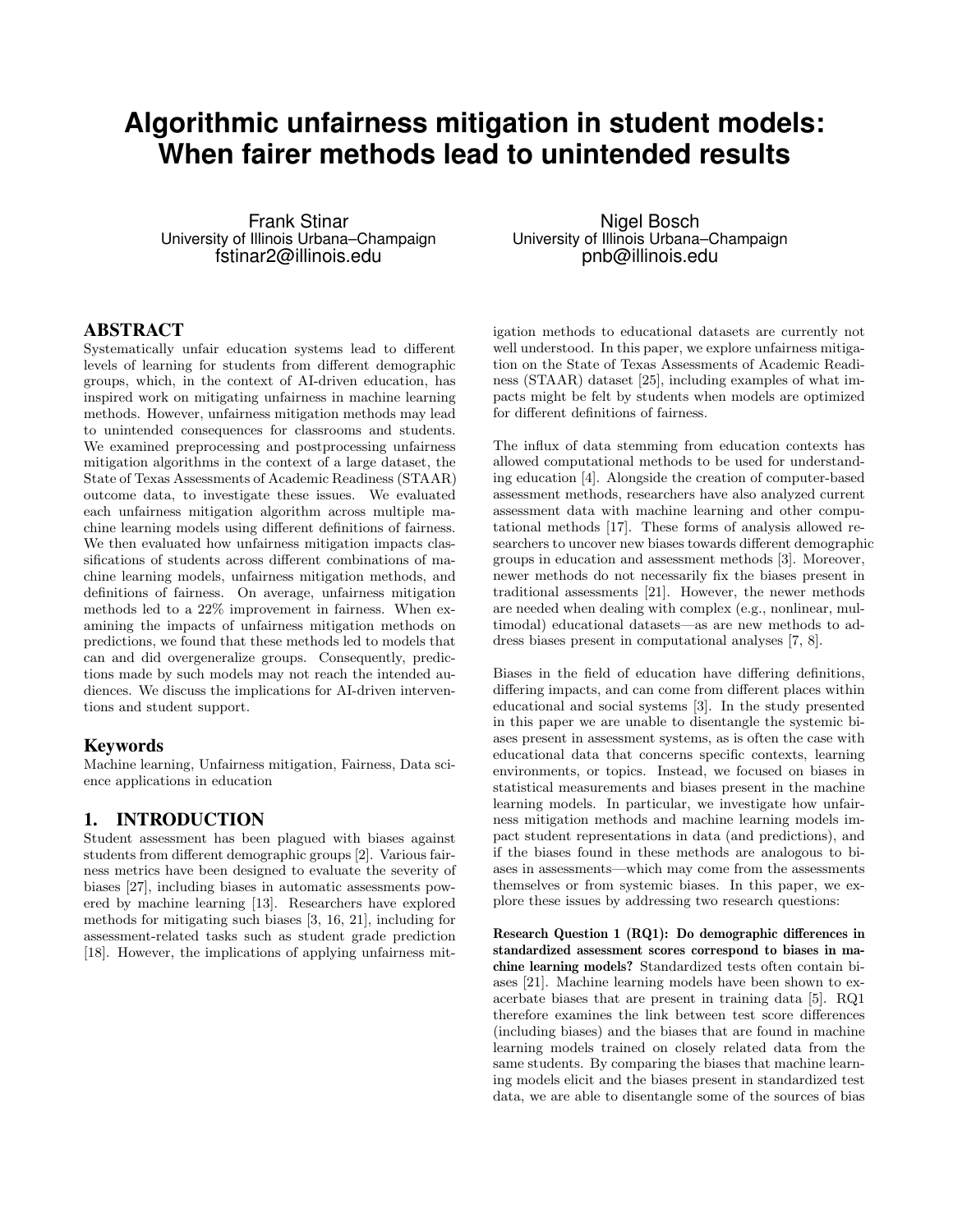that occur in data-driven assessment, and thereby inform future work on mitigating such biases. In alignment with previous work [3], we expect that biases present in standardized assessments and machine learning models will not perfectly align. If the biases do not align, differences between them indicate that new biases may be introduced—or, ideally, that there are opportunities for reducing such biases.

Research Question 2 (RQ2): What are the implications of machine learning unfairness mitigation methods when applied to student test score prediction? Researching this provides insight into the real-world implications for applying fairness metric optimization to human-based datasets. These implications can provide insight into the types of interventions that could take place in learning environments, because applying machine learning (or even expert-created) models to the real world without substantively examining the possible impacts can lead to dire consequences [1, 5].

By answering these two RQs, we tie test score biases and machine learning biases together through unfairness mitigation strategies and examine the implications of applying these strategies in education. By comparing the outputs of unfairness-mitigated machine learning models with the actual biases present in standardized tests we found a relationship between the two. Then, we showed how learning environments and students are impacted from applying fairness processes. Next, we address related research to position our work in the space of educational data mining and AI fairness research.

# 2. RELATED WORK

We focus on work related to fair AI methods and fair AI used within educational data mining. For a more general overview, see Fischer et al. [12]; we discuss fair AI, specifically, in the remainder of this section.

We first discuss fairness research being done in AI, regardless of domain. Many different research approaches have differing definitions of fairness and what fair AI looks like. For example, Hu et al. increased fairness in part through comparing differing groups positive predictive rates [16]; others have examined several different statistical definitions of fairness [6], which can even be contradictory with each other [11]. Work has also been done to explain many of the definitions of fairness that are used in fair AI research [26], independent of domain.

There is an increasing body of work in the field of educational data mining that uses fair AI, including the impact caused by algorithmic bias in education systems [3, 20]. This research being done in educational data mining with fair AI methods shows the growing use of machine learning in education research, complementing existing work in related topics like fair assessment (e.g.,  $[21, 2]$ ). These publications represent how biases are seen within different data mining avenues.

Using similar connections made in previous work between fair AI methods and educational data mining, we harness machine learning models and unfairness mitigation methods to examine performance differences between demographic groups in standardized tests.

Table 1: Breakdown of Demographic Groups

| Demographic Identifier | $#$ Occurrences | % Sample |  |
|------------------------|-----------------|----------|--|
| Female                 | 672,545         | 17.7%    |  |
| Male                   | 670,664         | 17.6%    |  |
| Economic disadvantage  | 648,716         | 17.1%    |  |
| Hispanic               | 554,697         | 14.6%    |  |
| White                  | 440,972         | 11.6%    |  |
| Special education      | 315,072         | $8.3\%$  |  |
| African American       | 240,901         | $6.3\%$  |  |
| Asian                  | 125,308         | $3.3\%$  |  |
| Two or more races      | 80,817          | $2.1\%$  |  |
| Pacific Islander       | 1,273           | 0.03%    |  |
| American Indian        | 1,050           | $0.02\%$ |  |

# 3. METHODS

We used the assessment database from the STAAR Texas Education Agency dataset. These data were collected from the Teaching Trust (a now defunct leadership development group with the goal of eliminating opportunity gaps for students) between 2012 and 2019 [25]. This dataset has information from over 5 million students, which is approximately 10% of the public school students in the United States. The data include at most one demographic identifier per student—e.g., a student's race or gender might be included, but not both. Table 1 contains the breakdown of demographic-related information in the dataset.

# 3.1 Machine Learning Models

The three machine learning models we used were the logistic regression, random forest, and extremely randomized trees models. We used 5-fold cross validation and tuned hyperparameters via grid search. We trained all models using scikit-learn [22]. The logistic regression used the default hyperparameters from scikit-learn (i.e., a small  $L_2$  regularization penalty). The random forest and extremely randomized trees models underwent hyperparameter tuning for the maximum depth of trees and the proportion of features samples for each tree.

## 3.2 Model Evaluation

For each of the machine learning models we used four unfairness mitigation methods (described in more detail below): disparate impact preprocessing, reweighing, equalized odds postprocessing, and calibrated equalized odds postprocessing. We evaluated each of these model/method combinations in terms of accuracy measured via area under the receiver operating characteristic curve (AUC) and four unfairness metrics: statistical parity difference, disparate impact ratio, average odds difference, and equal opportunity difference (described in the Appendix).

## 3.3 Unfairness Mitigation Algorithms

We implemented unfairness mitigation algorithms with the AIF360 Python library [7].

## *3.3.1 Disparate Impact Preprocessing*

Disparate impact preprocessing compares the label (passing the STAAR test) base rate across groups. The algorithm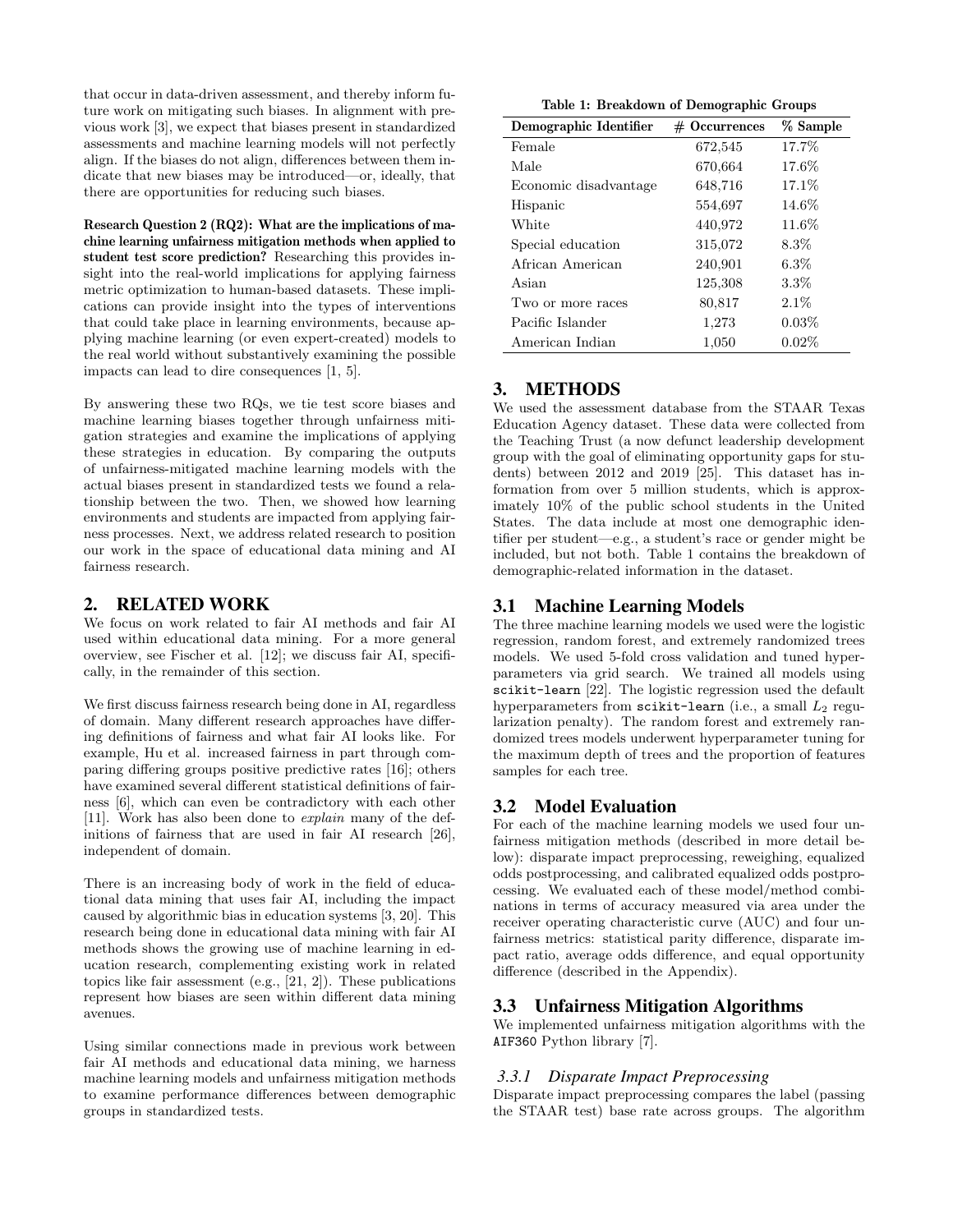takes this rate and edits features of the original data so that it is impossible to tell which group an individual belongs to.

#### *3.3.2 Reweighing*

The reweighing algorithm adds weight to each example during model training based upon the proportion of students students in different demographic groups and outcome (e.g., positive vs. negative class) groups. The equation for the weight is given in Equation 1.

$$
w_{positive/group1} = \frac{(N_{group1})(N_{positive})}{(N_{all})(N_{positive/group1})}
$$
(1)

## *3.3.3 Equalized Odds Postprocessing*

Equalized odds postprocessing works to optimize the equalized odds fairness metric by changing predicted labels as needed to satisfy the metric. Specifically, the algorithm solves a linear program for probabilities. From these probabilities, classification labels are given [15]. An equalized odds predictor is made for this program from predicting on equalized odds incentive measurements for all classes.

#### *3.3.4 Calibrated Equalized Odds Postprocessing*

Calibrated equalized odds postprocessing follows a similar process to equalized odds postprocessing; however, it optimizes for equalized odds over a calibrated model output. Calibrated output is found when probability predictions align with the actual probability of observing the predicted outcomes [23].

#### 4. RESULTS

We describe our results with respect to the two research questions outlined in the Introduction.

# 4.1 RQ1: Machine Learning Bias compared to Assessment Bias

RQ1 asks if biases found in machine learning models are analogous to the biases present in the STAAR assessment. Table 2 contains the values of accuracy and fairness metrics found after applying unfairness mitigation algorithms.

On average we observed a 22% improvement in fairness metric evaluation. However, different unfairness mitigation methods led to different trends in results. We found the disparate impact preprocessing method had the smallest impact, on average, across all fairness metrics. However, disparate impact preprocessing yielded the highest accuracy for each model, perhaps because it impacted the models the least. For both the random forest and extremely randomized trees models, reweighing unfairness mitigation led to the fairest predictions across all fairness metrics. We found that for some unfairness mitigation methods, especially equalized odds and calibrated equalized odds, the predictions were so influenced that the accuracy was no better than chance level  $(i.e., AUC < .500).$ 

## 4.2 RQ2: Unfairness Mitigation Implications

We answered RQ2 by analyzing each unfairness mitigation algorithm's impact on the STAAR data or models being used. The disparate impact preprocessing algorithm removed distinctions between groups in the dataset itself. The

disparate impact removal process preserves within-group ranking of singular data points; however, group membership of singular data points are changed so it is not possible to discern what groups individuals belong to. The reweighing algorithm adds weights to different data points based on frequency of group membership to remove bias. Equalized odds postprocessing and calibrated equalized odds postprocessing do not edit the original dataset. Instead, they change output labels of singular data points with the objective of maximizing the equalized odds of the classifications. Each algorithm thus impacts either the student data itself or the process used to classify students as passing or failing the assessment, the implications of which need to be understood to determine whether such methods are procedurally fair that is, whether the process by which decisions are made is fair, not just the fairness of the decisions themselves [9, 6, 14].

We found that using these unfairness mitigation algorithms resulted in unintended consequences for how students were computationally represented. For example, after disparate impact preprocessing, students who originally belonged to one group were now considered part of a different group for training. In the case of STAAR data, if the data were bimodal, with each group having their own pattern of demographic identifiers, students would be represented in data with different demographic identifiers than they actually have.

The impacts of each unfairness mitigation method are seen in the manipulation of the STAAR data. For example, some individuals in the "Female" demographic group were now in the "Asian" demographic group after disparate impact preprocessing; the algorithm preserved the within-group ranking of individuals, but changed group membership in unintended ways. This may have created a more fair model in terms of predictions, but while ignoring or confusing the systemic education problem present in the data.

In contrast, the two equalized odds based algorithms effectively changed whether or not students in the training data passed or failed the assessment. This may be less drastic than shifting students' demographic identifiers; however, decisions made upon this unfairness mitigation are imperfect if they obfuscate the problem of unequal learning.

Finally, the reweighing algorithm introduces weights to students for fairer classification. This method does not change the students' features, and thus might be considered a more faithful representation of students. However, weighting students may cause unintended effects as demographic group and assessment score combinations become more impactful to classification of others. This is especially true for students from smaller groups, who may find their characteristics or behaviors become far more important to a model's decisions than is desirable.

## 5. DISCUSSION

Our first research question predicted that demographic differences in test scores do correspond to biases seen in machine learning models trained on those data. Our results show that there were similarities between the biases present; however, models can further propagate biases present in the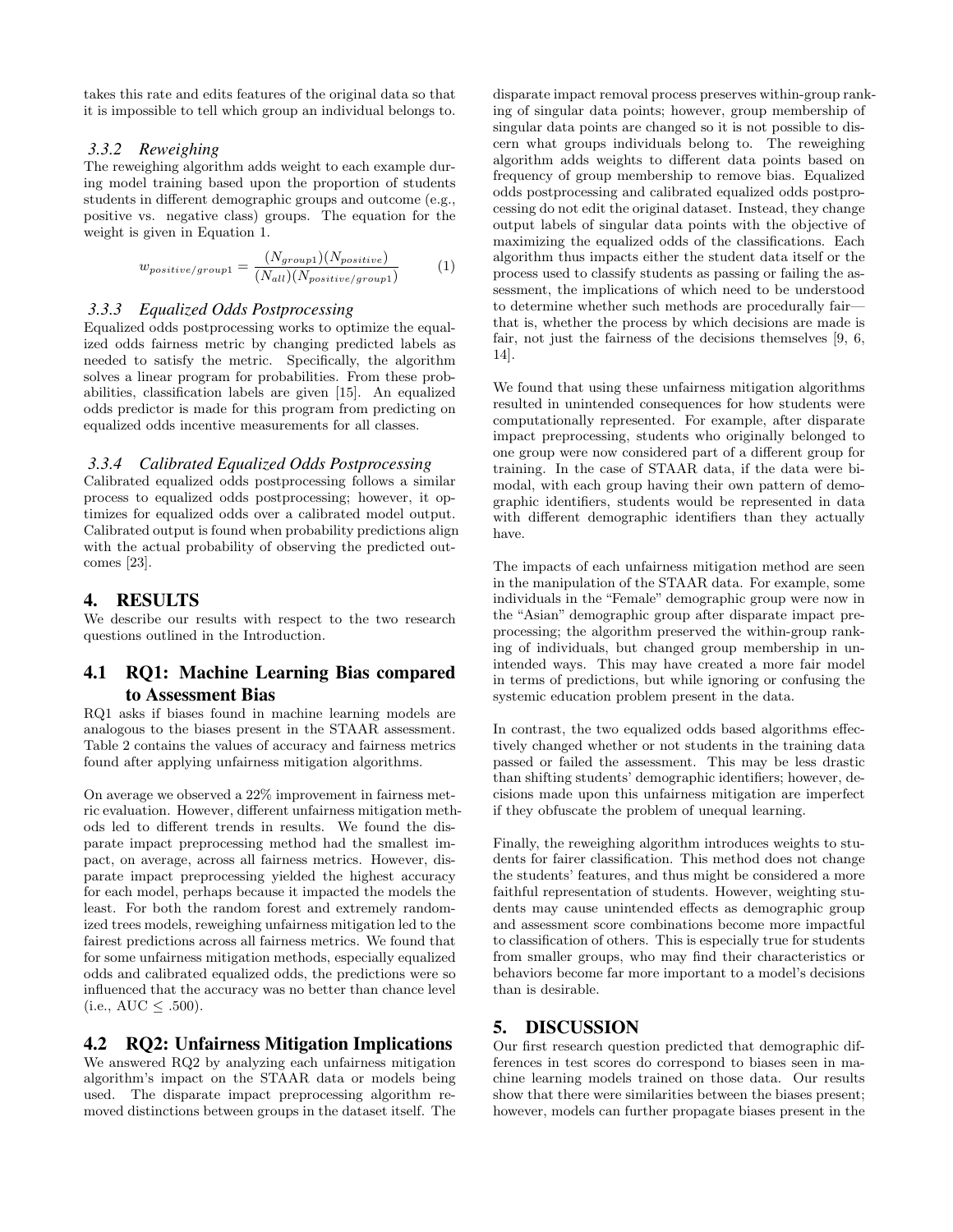| Model       | <b>Unfairness Mitigation</b> | AUC  | <b>Stat Parity Diff</b> | Disp Imp Ratio | Avg Odds Diff | EqOpp Diff |
|-------------|------------------------------|------|-------------------------|----------------|---------------|------------|
| No Model    | None                         |      | $-.172$                 | .766           |               |            |
| LogReg      | None                         | .579 | .113                    | 1.419          | .124          | .162       |
| RandFor     | None                         | .623 | $-.621$                 | 0.379          | $-.639$       | $-.529$    |
| Extra-Trees | None                         | .623 | $-.692$                 | 0.373          | $-.614$       | $-.517$    |
| LogReg      | Disparate Impact             | .524 | .112                    | 1.427          | .122          | .161       |
| LogReg      | Reweighing                   | .474 | .286                    | 2.071          | .293          | .348       |
| LogReg      | Equalized Odds               | .384 | .306                    | 1.875          | .323          | .333       |
| LogReg      | Calibrated Equalized Odds    | .483 | .483                    | 2.391          | .503          | .486       |
| RandFor     | Disparate Impact             | .512 | $-.675$                 | 0.325          | $-.692$       | $-.586$    |
| RandFor     | Reweighing                   | .522 | .114                    | 1.226          | .123          | .176       |
| RandFor     | Equalized Odds               | .471 | $-.760$                 | 0.208          | $-.769$       | $-.687$    |
| RandFor     | Calibrated Equalized Odds    | .472 | $-.438$                 | 0.232          | $-.425$       | $-.398$    |
| Extra-Trees | Disparate Impact             | .528 | $-.686$                 | 0.258          | $-.698$       | $-.606$    |
| Extra-Trees | Reweighing                   | .518 | .081                    | 1.176          | .089          | .145       |
| Extra-Trees | Equalized Odds               | .436 | $-.605$                 | 0.291          | 0.605         | $-.539$    |
| Extra-Trees | Calibrated Equalized Odds    | .445 | $-.665$                 | 0.235          | $-.668$       | $-.597$    |

Table 2: Fairness metric calculations. The No Model row represents the metrics calculated on the original dataset (for metrics that could be calculated from outcome labels in the dataset) for comparison to the rest of the algorithms.

data when trained on unfairness-mitigated data. This aligns with other research on biases present in education [24].

Different types of biases can be measured in our machine learning models that can not be measured within STAAR. Models might include biases that are separate from biases present in the test scores, indicating that machine learning models may exacerbate biases already present in data or even introduce new biases. Additionally, putting assessment data into a machine learning pipeline with unfairness mitigation can lead to negative implications as theorized by RQ2.

Our expectation for RQ2 was that applying unfairness mitigation strategies would lead to unintended real-world consequences for students. Indeed, unfairness mitigation strategies manipulated data in ways that could be perceived as unfair, especially with respect to procedural fairness. We investigated this by examining how unfairness mitigation impacted the STAAR data and the classifications made. RQ2 results show if one is planning to administer data-driven interventions in education, applying unfairness mitigation will likely overgeneralize groups. Thus, students who require intervention may not receive it and students who do not need intervention may receive one, not because of model inaccuracies necessarily but because of unfairness mitigation strategies. For example, if students with differing amount of background knowledge are misrepresented, learning outcomes could be negatively impacted [19]. This imprecision of groups that comes with unfairness mitigation can lead to unintended consequences when applied to real-world applications. Thus, unfairness mitigation methods must be applied with caution.

#### 5.1 Limitations and Future Work

The study in this paper explored one prediction task, which though representative of a large proportion of U.S. studentsis not representative of all assessments nor any of the other educational outcomes and constructs of possible interest. Similarly, we examined a few machine learning models with a selection of preprocessing and postprocessing unfairness mitigation algorithms. We focused on methods that are common in (or well suited to) education data contexts, but the space of possible models and unfairness mitigation algorithms is far larger. Thus, future work would benefit from working with other educational datasets, machine learning models, and unfairness mitigation algorithms to further examine how these methods can impact the representations of students in data analysis. Finally, a nearly insurmountable limitation of this work is that we are unable to disentangle the systemic biases that lead to different amounts of learning (e.g., structural racism and classism) versus the assessment biases (e.g., lack of cultural responsiveness) and algorithmic biases that contribute to biased measurement. We are unable to resolve this problem, but we do evaluate the alignment of these biases in this paper, and suggest that future work with quasi-experimental analyses may be one possible route to address this limitation.

# 5.2 Conclusion

Education is plagued with unfairness for differing demographic groups [10]. Unfairness mitigation methods have potential to reduce unfairness in data-driven assessment and student support, but when applied to educational datasets these methods may lead to unintended negative consequences. We explored machine learning pipelines with unfairness mitigation methods applied, and examined how these methods would affect the representations of individual students. We expect that these findings will guide the selection of unfairness mitigation methods in future work, and hope that with our findings in mind, when decisions are made from models based on educational data, less harm is done to students from a lack of caution when choosing models and algorithm.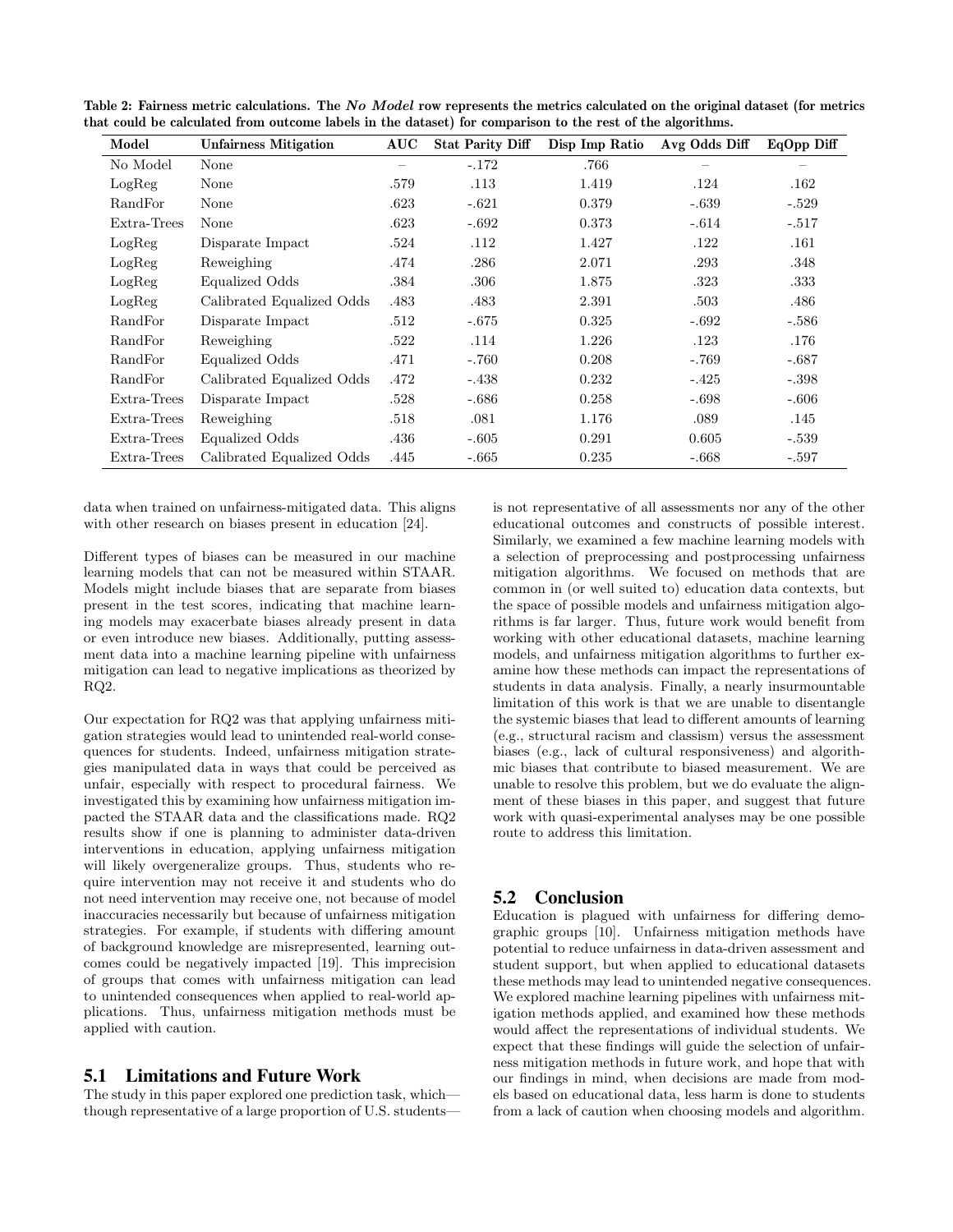## 6. REFERENCES

- [1] J. Anders, C. Dilnot, L. Macmillan, and G. Wyness. Grade expectations: How well can we predict future grades based on past performance? CEPEO Working Paper Series 20-14, UCL Centre for Education Policy and Equalising Opportunities, 2020.
- [2] K. Arbuthnot. Filling in the blanks: Understanding standardized testing and the Black–White achievement gap. IAP Information Age Publishing, Charlotte, NC, US, 2011.
- [3] R. S. Baker and A. Hawn. Algorithmic bias in education. International Journal of Artificial Intelligence in Education, 2021.
- [4] R. S. Baker and K. Yacef. The state of educational data mining in 2009: A review and future visions. Journal of Educational Data Mining, 1(1):3–17, Oct. 2009. The file is in PDF format. If your computer does not recognize it, simply download the file and then open it with your browser.
- [5] M. Barenstein. ProPublica's COMPAS data revisited, 2019.
- [6] C. Belitz, L. Jiang, and N. Bosch. Automating procedurally fair feature selection in machine learning. In Proceedings of the 2021 AAAI/ACM Conference on AI, Ethics, and Society, page 379–389, New York, NY, USA, 2021. Association for Computing Machinery.
- [7] R. K. E. Bellamy, K. Dey, M. Hind, S. C. Hoffman, S. Houde, K. Kannan, P. Lohia, J. Martino, S. Mehta, A. Mojsilović, S. Nagar, K. N. Ramamurthy, J. Richards, D. Saha, P. Sattigeri, M. Singh, K. R. Varshney, and Y. Zhang. AI Fairness 360: An extensible toolkit for detecting and mitigating algorithmic bias. IBM Journal of Research and Development, 63(4/5):1–15, 2019.
- [8] S. Bird, M. Dudík, R. Edgar, B. Horn, R. Lutz, V. Milan, M. Sameki, H. Wallach, and K. Walker. Fairlearn: A toolkit for assessing and improving fairness in AI. Technical Report MSR-TR-2020-32, Microsoft, May 2020.
- [9] K. Burke and S. Leben. Procedural fairness: A key ingredient in public satisfaction. Court Review, 44(1-2):4–25, 2007.
- [10] H.-Y. S. Cherng, P. F. Halpin, and L. A. Rodriguez. Teaching bias? Relations between teaching quality and classroom demographic composition. American Journal of Education, 128(2):000–000, 2022.
- [11] I. Cojuharenco and D. Patient. Workplace fairness versus unfairness: Examining the differential salience of facets of organizational justice. Journal of Occupational and Organizational Psychology, 86:371–393, 2013.
- [12] C. Fischer, Z. A. Pardos, R. S. Baker, J. J. Williams, P. Smyth, R. Yu, S. Slater, R. Baker, and M. Warschauer. Mining big data in education: Affordances and challenges. Review of Research in Education, 44(1):130–160, 2020.
- [13] J. Gardner, M. O'Leary, and L. Yuan. Artificial intelligence in educational assessment: 'Breakthrough? Or buncombe and ballyhoo?'. Journal of Computer Assisted Learning, 37(5):1207–1216, 2021.
- [14] N. Grgić-Hlača, M. B. Zafar, K. P. Gummadi, and A. Weller. Beyond distributive fairness in algorithmic

decision making: Feature selection for procedurally fair learning. In Proceedings of the AAAI Conference on Artificial Intelligence, volume 32, pages 51–60, Apr. 2018.

- [15] M. Hardt, E. Price, and N. Srebro. Equality of opportunity in supervised learning. volume abs/1610.02413, 2016.
- [16] Q. Hu and H. Rangwala. Towards fair educational data mining: A case study on detecting at-risk students. In Proceedings of the 13th International Conference on Educational Data Mining (EDM 2020), pages 431–437. International Educational Data Mining Society, 2020.
- [17] S. Hussain, N. Abdulaziz Dahan, F. Ba-Alwib, and R. Najoua. Educational data mining and analysis of students' academic performance using WEKA. Indonesian Journal of Electrical Engineering and Computer Science, 9:447–459, 02 2018.
- [18] W. Jiang and Z. A. Pardos. Towards equity and algorithmic fairness in student grade prediction. In Proceedings of the 2021 AAAI/ACM Conference on AI, Ethics, and Society, page 608–617, New York, NY, USA, 2021. Association for Computing Machinery.
- [19] S. Kalyuga. Expertise reversal effect and its implications for learner-tailored instruction. Educational Psychology Review, 19(4):509–539, Dec. 2007.
- [20] R. F. Kizilcec and H. Lee. Algorithmic fairness in education. In W. Holmes and K. Porayska-Pomsta, editors, Ethics in Artificial Intelligence in Education. Taylor & Francis, in press.
- [21] R. Mendoza-Denton. A social psychological perspective on the achievement gap in standardized test performance between white and minority students: Implications for assessment. The Journal of Negro Education, 83(4):465–484, 2014.
- [22] F. Pedregosa, G. Varoquaux, A. Gramfort, V. Michel, B. Thirion, O. Grisel, M. Blondel, P. Prettenhofer, R. Weiss, V. Dubourg, J. Vanderplas, A. Passos, D. Cournapeau, M. Brucher, M. Perrot, and E. Duchesnay. Scikit-learn: Machine learning in Python. Journal of Machine Learning Research, 12:2825–2830, 2011.
- [23] G. Pleiss, M. Raghavan, F. Wu, J. M. Kleinberg, and K. Q. Weinberger. On fairness and calibration. volume abs/1709.02012, 2017.
- [24] J. G. Starck, T. Riddle, S. Sinclair, and N. Warikoo. Teachers are people too: Examining the racial bias of teachers compared to other american adults. Educational Researcher, 49(4):273–284, 2020.
- [25] T. Texas Education Agency. STAAR. https://rptsvr1.tea.texas.gov/perfreport/account/ 2019/download/acctref.html, 2019.
- [26] S. Verma and J. Rubin. Fairness definitions explained. In Proceedings of the International Workshop on Software Fairness, FairWare '18, page 1–7, New York, NY, USA, 2018. Association for Computing Machinery.
- [27] M. B. Zafar, I. Valera, M. G. Rodriguez, and K. P. Gummadi. Fairness constraints: Mechanisms for fair classification. In Proceedings of the 20th International Conference on Artificial Intelligence and Statistics,